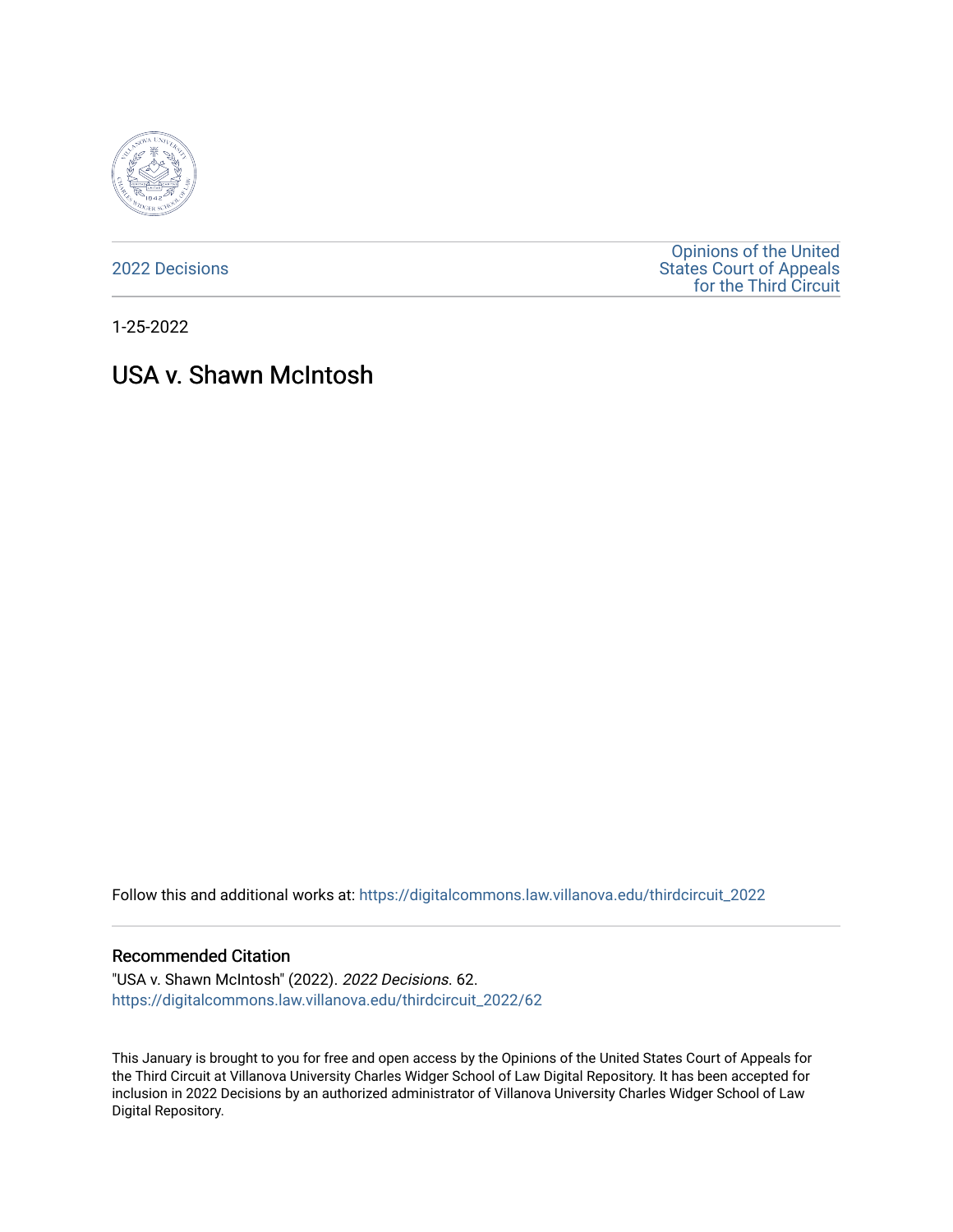## NOT PRECEDENTIAL

# UNITED STATES COURT OF APPEALS FOR THE THIRD CIRCUIT

No. 18-2696  $\mathcal{L}_\text{max}$ 

### UNITED STATES OF AMERICA

v.

SHAWN MCINTOSH, Appellant

 $\mathcal{L}_\text{max}$ 

On Appeal from the District Court of the Virgin Islands District Court No. 3-17-cr-00026-007 District Judge: Honorable Curtis V. Gomez

Submitted Under Third Circuit L.A.R. 34.1 (a) December 10, 2021

 $\mathcal{L}_\text{max}$ 

Before: McKEE, RESTREPO, and SMITH, *Circuit Judges*

(Filed: January 25, 2022)

OPINION\*

<sup>\*</sup> This disposition is not an opinion of the full Court and pursuant to I.O.P. 5.7 does not constitute binding precedent.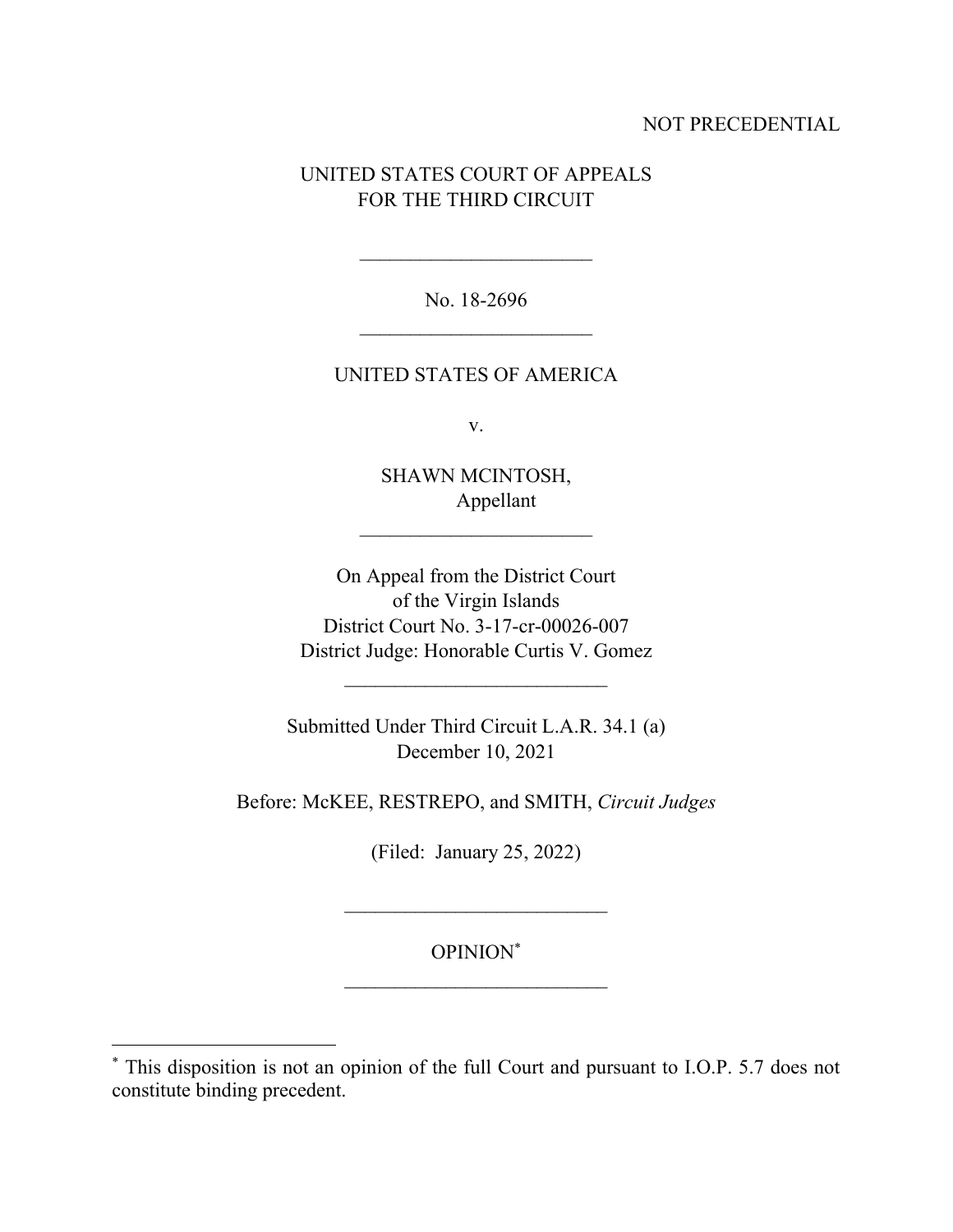#### SMITH, *Circuit Judge*.

Shawn McIntosh challenges the procedure of his criminal trial and sentencing. Because the District Court did not commit any error warranting a new trial or resentencing, we will affirm.<sup>1</sup>

\* \* \* \* \*

Following McIntosh's joint trial with two other co-defendants, the Jury found McIntosh guilty of committing and conspiring to commit Hobbs Act Robbery, 18 U.S.C. § 1951, and also of a firearm offense, 18 U.S.C. § 924(c)(1)(A). The District Court subsequently sentenced him to above-guidelines terms of 67-months' imprisonment for each of the two Hobbs Act offenses, to be served concurrently, and a statutory mandatory minimum term of 84-months' imprisonment for the firearm offense, to be served consecutively.

On appeal, McIntosh contends that the District Court committed five errors: (1) allowing trial to proceed with a juror who, although subject to *voir dire*, was not on the final jury list, in violation of the Sixth Amendment; (2) insufficiently applying safeguards to a non-testifying co-defendant's out-of-court testimony, in violation of *Bruton v. United States<sup>2</sup>* and the Sixth Amendment's Confrontation Clause; (3) limiting cross-examination of the government's cooperating witness, similarly in violation of the Confrontation

<sup>&</sup>lt;sup>1</sup> The District Court exercised jurisdiction under 18 U.S.C. § 3231 and 48 U.S.C. § 1612(a). We have appellate jurisdiction pursuant to 28 U.S.C. § 1291.

<sup>2</sup> 391 U.S. 123 (1968).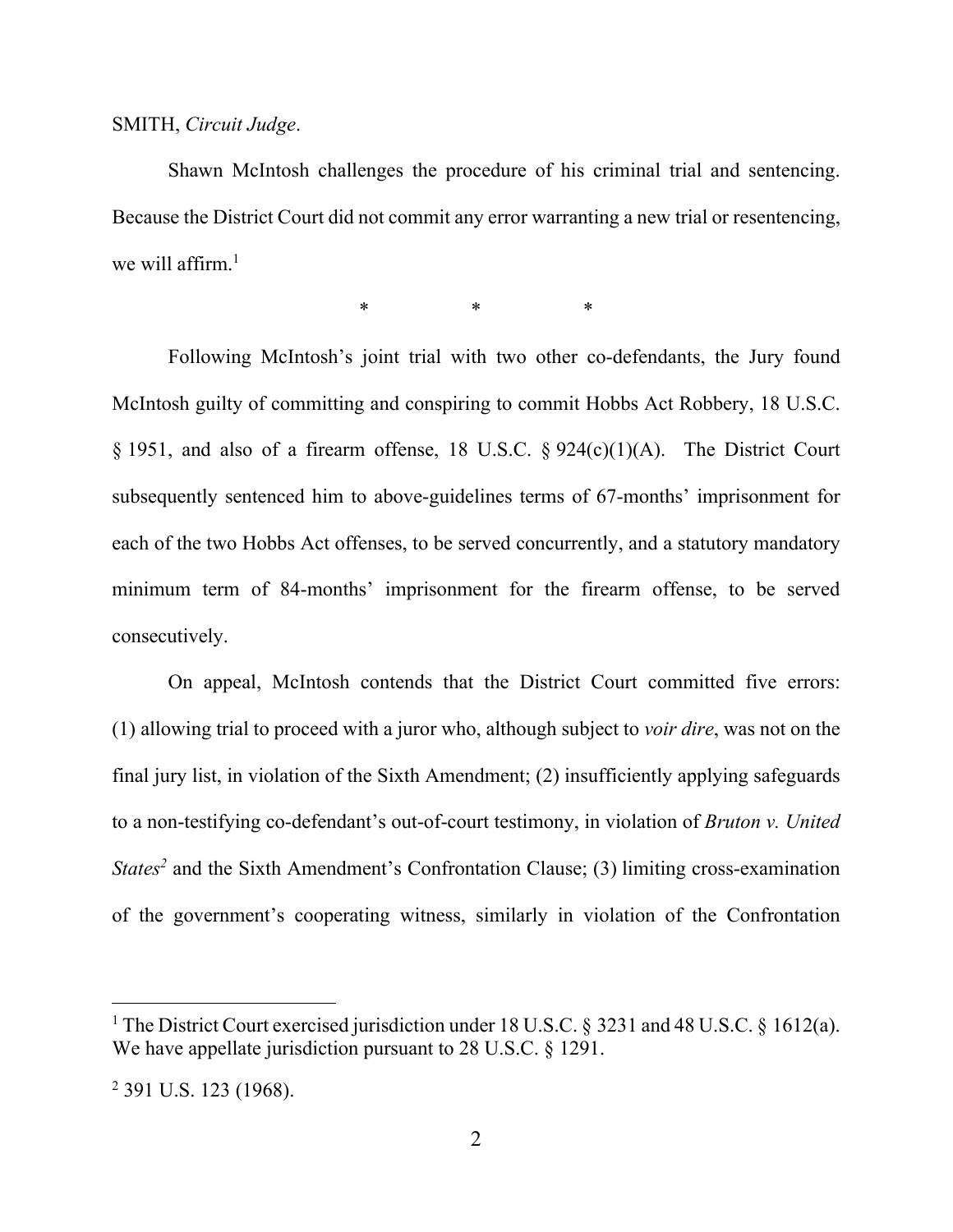Clause; (4) admitting the government's cooperating witness's lay testimony identifying McIntosh in surveillance video footage, in violation of the Federal Rules of Evidence; and (5) sentencing McIntosh, but not his co-defendants, to an above-guidelines term of imprisonment. 3

Even assuming there was a *Bruton* error, we conclude that it was harmless beyond a reasonable doubt. The District Court did not err in the way McIntosh suggests on the other four fronts.

#### 1. There was no violation of the right to trial by an impartial jury.

The District Court did not commit constitutional error by allowing trial to proceed with a juror who was not on the final jury list yet not objected to during *voir dire*. 4 As we explained in the appeal of McIntosh's co-defendant, impaneling the wrong juror in and of itself does not violate the Sixth Amendment right to trial "by an impartial jury." To offend the Sixth Amendment, the error must impugn the impartiality of the jury that rendered the verdict. *United States v. Wilson*, No. 18-2727, 2022 WL -------, slip op. at 3–6 (3d Cir. Jan. 20, 2022); *id.* at 4, quoting *Ross v. Oklahoma*, 487 U.S. 81, 87 n.2 (1988) (holding that it is not the case that "any error which affects the composition of the jury must result in

<sup>&</sup>lt;sup>3</sup> Because McIntosh "fails to specify" the arguments he seeks to adopt from the appeals of his co-defendants pursuant to Federal Rule of Appellate Procedure 28(i), we limit our review of McIntosh's appeal to the issues he specifically raises in his briefs. *United States v. Fattah*, 914 F.3d 112, 146 n.9 (3d Cir. 2019).

<sup>4</sup> We review whether there was a Sixth Amendment violation *de novo*, as the issue presents a pure question of law. *United States v. Tyson*, 947 F.3d 139, 142 (3d Cir. 2020).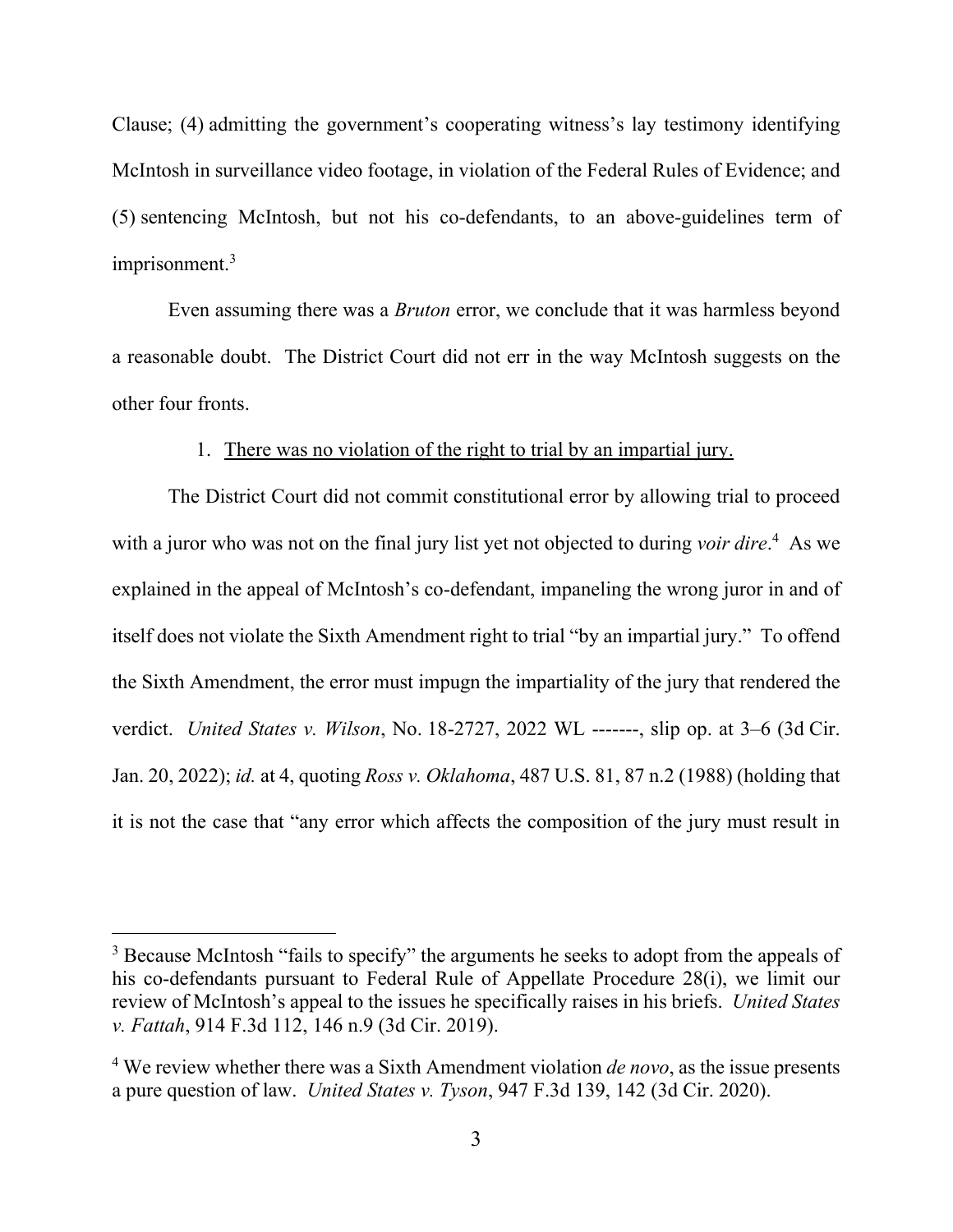reversal").<sup>5</sup> Because McIntosh does not point to any evidence of partiality by the Jury, there was no constitutional error.

#### <span id="page-4-0"></span>2. If there was *Bruton* error, it was harmless beyond a reasonable doubt.

The District Court may have committed *Bruton* error by admitting the out-of-court testimony of Ron Delano Kuntz, McIntosh's co-defendant who did not take the stand at trial, because Kuntz's testimony could have been construed as referring to McIntosh. But even assuming the error, it was harmless beyond a reasonable doubt.<sup>6</sup>

In evaluating whether it was a violation of *Bruton* and the Sixth Amendment's Confrontation Clause to admit an out-of-court statement by a non-testifying co-defendant, we undertake a two-step inquiry. *United States v. Berrios*, 676 F.3d 118, 127–29 (3d Cir. 2012) (citing *Bruton*, 391 U.S. 123; *Crawford v. Washington*, 541 U.S. 36 (2004); *Davis v. Washington*, 547 U.S. 813 (2006)). The first step—whether the statement was testimonial—is satisfied here because Kuntz made the out-of-court statement to a police detective. *Berrios*, 676 F.3d at 127 (identifying police interrogations as "definitively testimonial").

Under the second step, we determine whether the District Court applied a sufficient safeguard: for example, by ensuring that Kuntz's out-of-court testimony eliminated all

<sup>5</sup> We cite to our not precedential opinion in *Wilson* not as authority but to indicate that our ruling here is consistent with our holding on the same question in the appeal of McIntosh's co-defendant. *See* I.O.P. 5.7 ("The court by tradition does not cite to its not precedential opinions as authority.").

<sup>6</sup> We exercise *de novo* review over Confrontation Clause challenges. *United States v. Berrios*, 676 F.3d 118, 125 (3d Cir. 2012).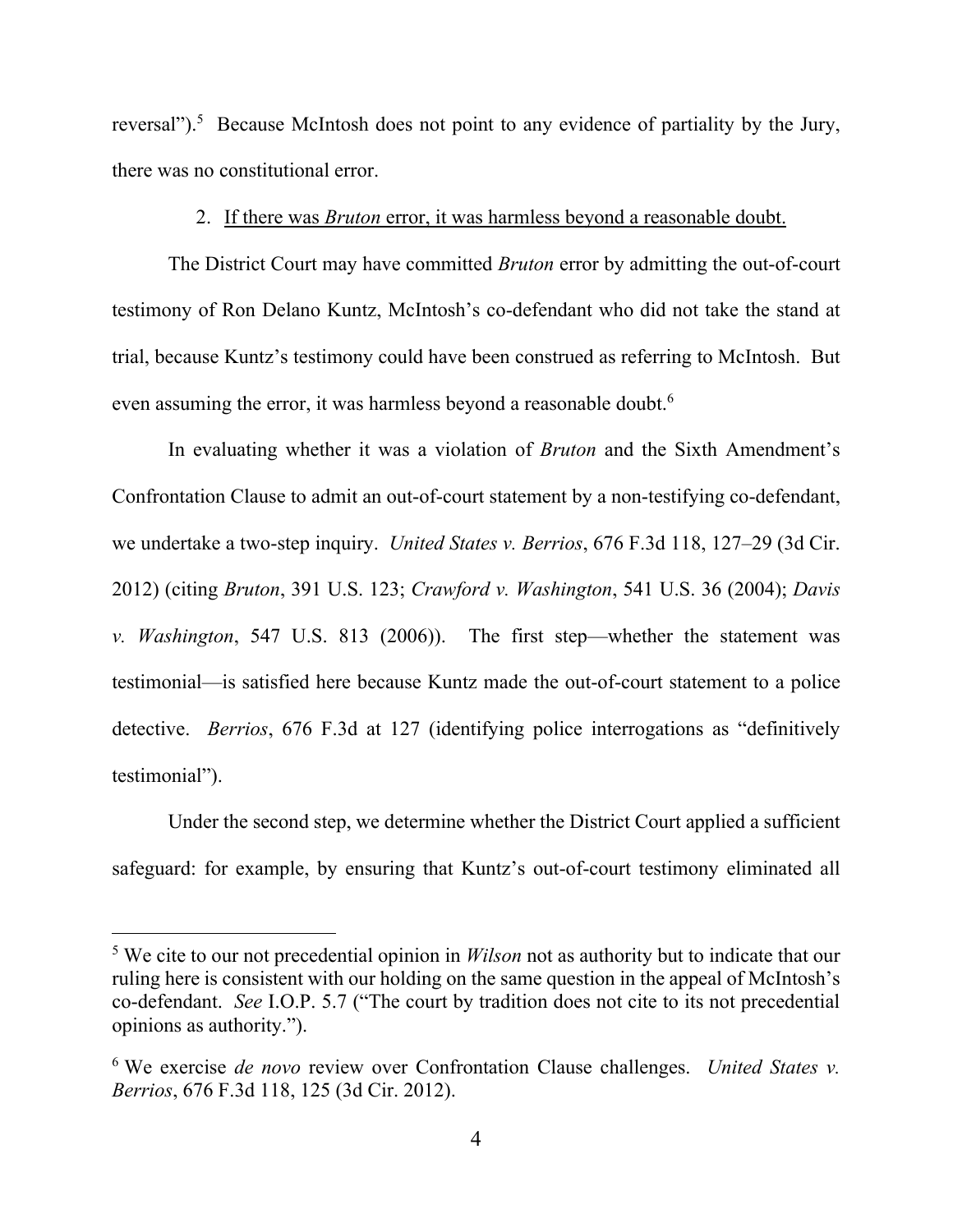references that could inculpate McIntosh. *Id.* We "take a holistic approach" and evaluate whether the testimony as presented to the jury could implicate McIntosh when considered "in the context of the entire record." *Johnson v. Superintendent Fayette SCI*, 949 F.3d 791, 796 (3d Cir. 2020).

Here, the District Court may not have satisfied the safeguard requirement because Kuntz's testimony could have been construed as placing McIntosh at the robbery when considered against the entire record. Kuntz told the police detective, who in turn relayed to the Jury, that Kuntz "picked up four individuals" at the seaplane shuttle arriving from St. Croix and dropped them off at a guest house. The government's cooperating witness, Robert Brown, subsequently testified that he had been at a guest house with "four guys," including McIntosh. Brown also testified that there were "four guys for the robbery" at the jewelry store, again specifically naming McIntosh. And Brown testified that "the four guys that went to the jewelry store" were the ones that "came from St. Croix." The government's witness from the seaplane company also identified four individuals who had flown from St. Croix, including McIntosh.

If the District Court committed a *Bruton* error with respect to Kuntz's testimony, it was in allowing the testimony that made specific reference to "four individuals." The reference to four people could have linked Kuntz's testimony to Brown's and other testimony against McIntosh. And the government, which introduced Kuntz's testimony only for purposes of proving Kuntz's involvement in the conspiracy, did not need the testimony to specify "four individuals." For example, the testimony could have simply referred to "multiple individuals."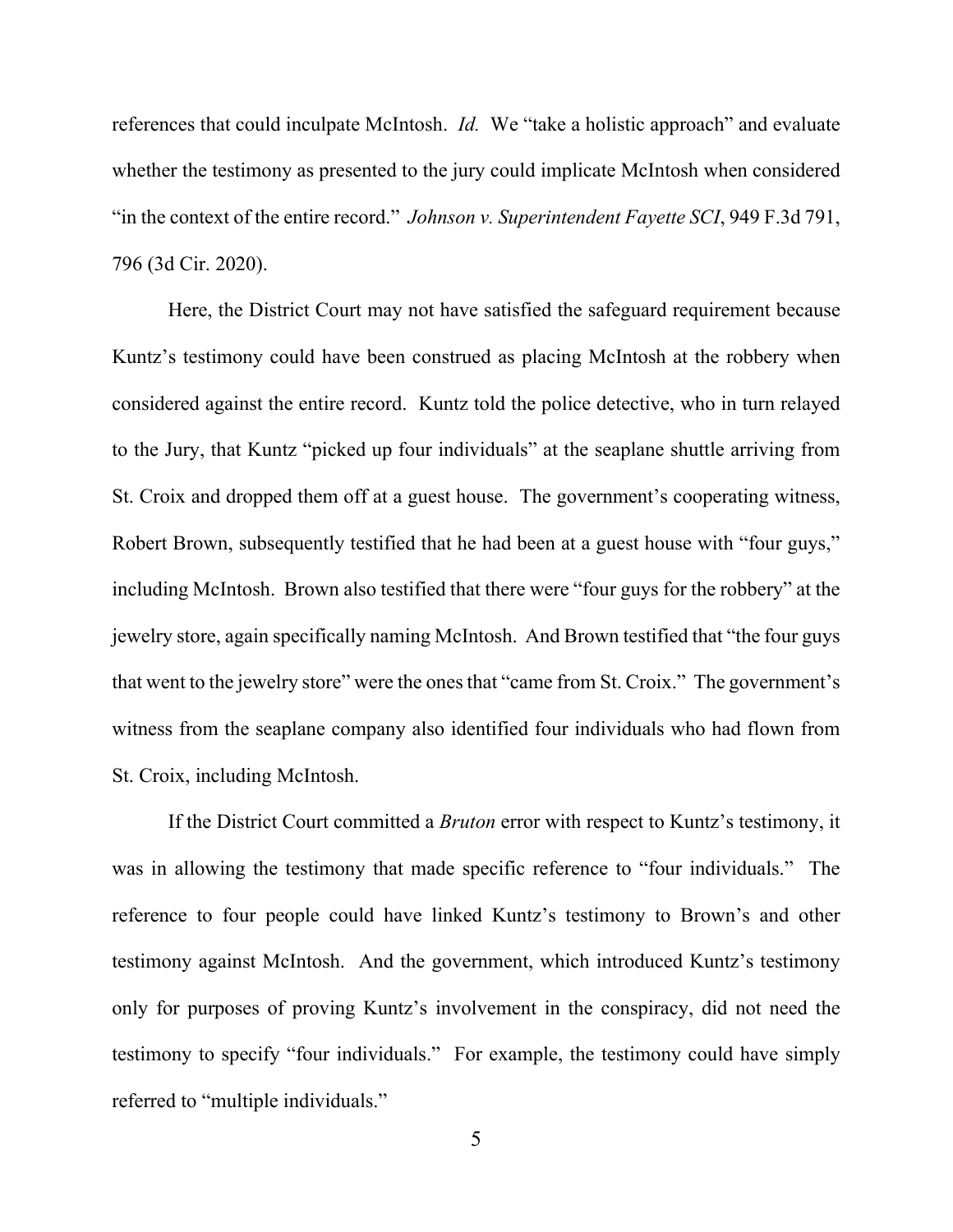We need not decide, however, whether there was a *Bruton* error. Assuming there was an error, it was harmless beyond a reasonable doubt. We may affirm a defendant's conviction in spite of a *Bruton* error if other, competent evidence of the defendant's guilt was sufficient to overcome the error. Thus, in *United States v. Richards*, we held that a *Bruton* error was harmless beyond a reasonable doubt in part because a co-conspirator independently identified the defendant. 241 F.3d 335, 342 (3d Cir. 2001).

Here, the other evidence against McIntosh was overwhelming. In addition to the other testimony and evidence suggesting McIntosh was involved in the robbery, Brown, the government's cooperating witness, directly implicated McIntosh in that holdup. As we explain below, Brown's testimony was constitutionally competent because the District Court did not impermissibly limit McIntosh's examination of Brown.

## 3. The District Court's limits on defense examination of the government's cooperating witness did not offend the Confrontation Clause.

McIntosh's second Confrontation Clause challenge also fails, as the District Court permitted substantial defense examination of Brown with respect to Brown's motivations for testifying for the government.<sup>7</sup> McIntosh was allowed to ask Brown about specific offenses the government dismissed against him in exchange for Brown's cooperation. He was also allowed to ask Brown about potential uncharged offenses he disclosed to the government as part of his cooperation agreement, including two murders, robbery, drug smuggling, and assault weapon possession. Thus, the District Court's limits on other

<sup>7</sup> We review the challenge *de novo*. *See supra* note [6.](#page-4-0)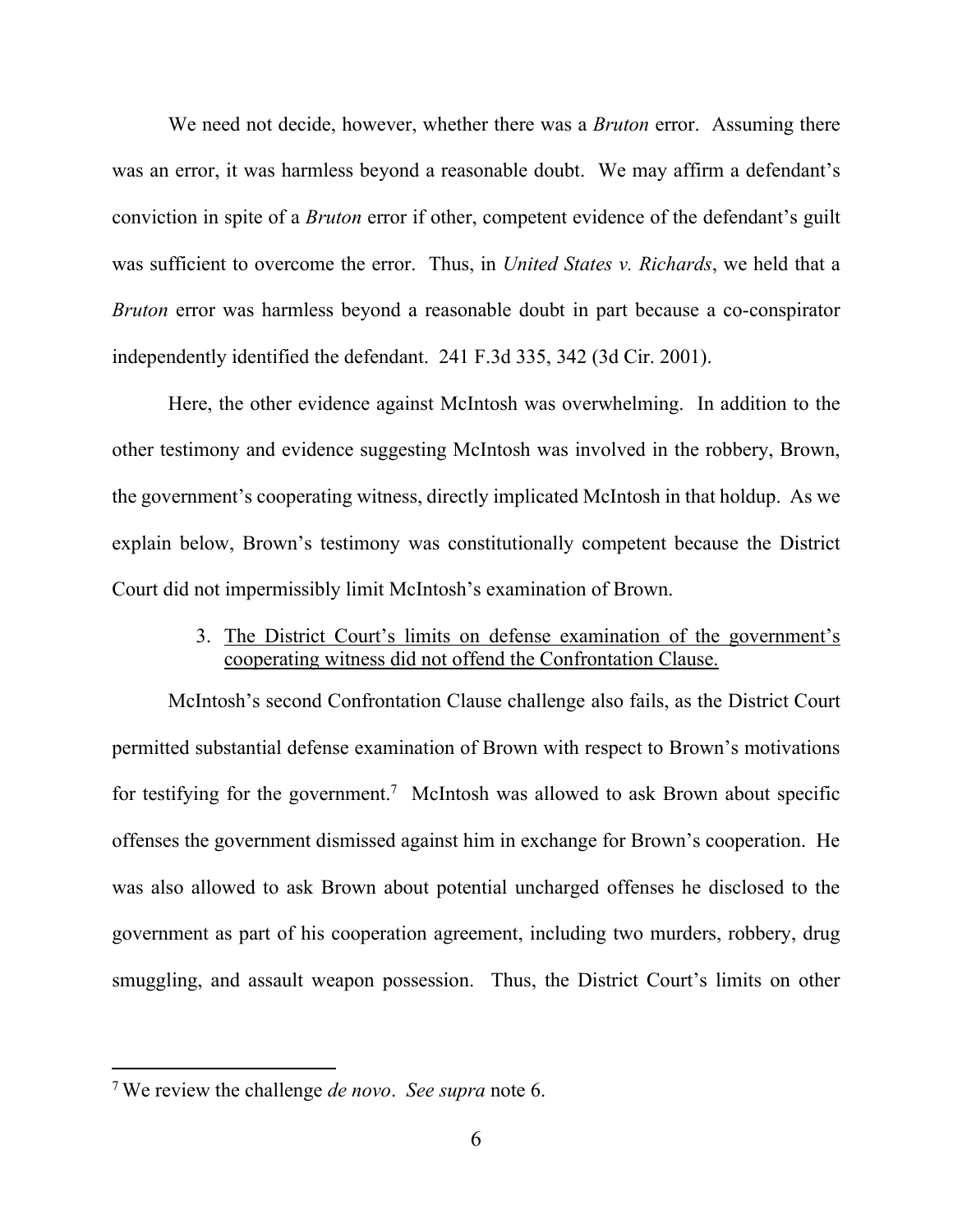aspects of McIntosh's examination of Brown did not offend the Confrontation Clause. *United States v. Noel*, 905 F.3d 258, 267 (3d Cir. 2018).

> 4. The District Court did not abuse its discretion when it permitted Brown to identify McIntosh on surveillance video footage.

McIntosh argues that Federal Rule of Evidence 701 and *United States v. Fulton*, 837 F.3d 281 (3d Cir. 2016), prohibited the District Court from allowing Brown to identify McIntosh on the surveillance video footage.<sup>8</sup> Not so. In *Fulton*, we held that two lay witnesses—an FBI agent and an investigating officer—were insufficiently familiar with the defendants they had identified because they did not meet the defendants until after the robbery at issue. *Fulton*, 837 F.3d at 299. Here, by contrast, the government established that Brown was sufficiently familiar with McIntosh's appearance. Brown testified that he was at a guest house with McIntosh the morning of the robbery and at the house where McIntosh and the other co-conspirators met after the robbery. The District Court did not abuse its discretion in permitting Brown to identify McIntosh on the surveillance video footage.

> 5. The District Court did not abuse its discretion in imposing an above guidelines sentence for McIntosh.

McIntosh did not appear to argue in the sentencing hearing that the District Court failed to explain why McIntosh received a harsher sentence than his similarly situated codefendants. But even if he did preserve this argument for appeal, McIntosh fails to

<sup>8</sup> We review decisions as to the admissibility of evidence for abuse of discretion. *United States v. Georgiou*, 777 F.3d 125, 143 (3d Cir. 2015).